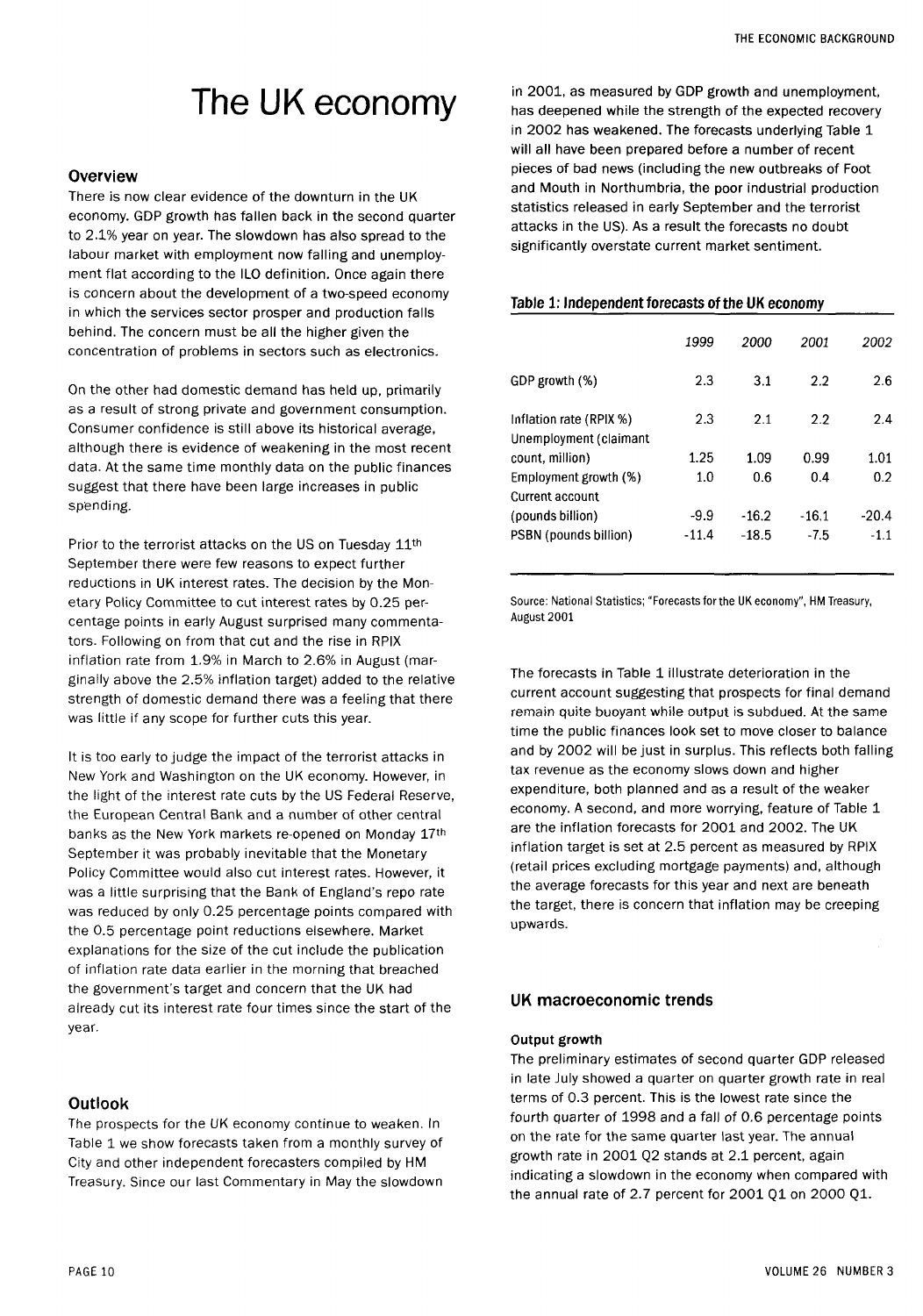The decline in second quarter GDP growth is almost entirely due to a decline in manufacturing output (down 2.0% quarter on quarter). In contrast services grew by 0.8% quarter on quarter.

Detailed index of production data for July provides more detail on the state of manufacturing- and well as indicator of things to come for third quarter GDP. Over the three months up to July production fell by 1.3%. The narrower manufacturing sector showed a decline of 2.1% over the same three months, with engineering output falling by some 4.7%. The fall in turnover in the electronic and optical equipment sector of 7.9% over the three months to July was probably to be expected given trends in the world economy, but it must be of concern particularly to those regions of the UK that rely heavily on the sector.

#### **Components of demand**

National accounts data for the second quarter of 2001 show that domestic demand growth (at 2.4% year on year) continues to outstrip output growth (at 2.1%). Household consumption is growing at 3.7% year on year and illustrates the underlying buoyancy of the UK household sector, despite the slowdown in the output side of the economy and early signs that the slowdown is now being passed through to the labour market. Retail sales figures for August suggest that consumption growth in the third quarter will be healthy with the volume of retail sales up 6.0% year on year, although it does appear that growth is starting to ease off. This is in line with the consumer confidence data. This is still above its historical average, however, the latest observation does show a fall in confidence back to the levels seen last December. Households appear to be concerned about the general economic situation rather than their own personal financial position.

Government consumption is also growing reasonably strongly at 3.2% year on year. As to be expected total investment is growing weakly at 1.8% year on year and, more worryingly, was completely flat quarter on quarter. Exports fell by 2.9% quarter on quarter, although over the year there was moderate growth at 1.7%.

#### **Inflation**

Inflation as measured by RPIX, retail prices excluding mortgage interest rates, rose above the official inflation target for the first time since March 1999. The year on year inflation rate in August was 2.6%, up from 2.4% the previous month. The largest upward effect on the annual rate came from oil and petrol prices that fell less this year than this time last year. Additional upward pressure came from car prices that fell this time last year and have been stable since, and the cost of fresh food.

Although some commentators have passed off this rise in the inflation rate as being due to "statistical" reasons it still reflects a turn around in the focus on inflation of only a

quarter ago when we published our previous Commentary. At that time concern focus on inflation undershooting the official target and given the symmetric nature of the UK target the potential that inflation would breach the lower bound at which the Bank's Governor would need to formally write to the Chancellor of the Exchequer.

The producer input prices index fell by 0.2 percent in August. Year on year the inflation rate was -2-3 percent. This is only the second month since July 1999 in which the annual inflation rate has been negative (the first month was July this year in which the inflation rate was -1.0 percent). Producer output prices fell by 0.1 percent in August and the year and year inflation rate is currently 0.3% and has been edging downwards from 1-8% at the start of this year.

Whole economy average earnings grew at 4.4 percent over the year to July 2001. This is a fall of 0.4 percentage points compared with the previous month and is the lowest rate since March 2001. There is now a significant gap - the largest since 1993 - between public and private sector pay, with public sector earnings increasing at an annual rate of 5.9 percent compared with 4.0 percent in the private sector.

Productivity growth edged downwards to 2.2 percent in the first quarter of 2001. When combined with average earnings growth unit wage cost inflation increased to 2.1 percent year on year. This is the highest growth rate since the first quarter of 2000. More timely data for manufacturing only shows that productivity growth has slowed down considerably leading to an annual inflation rate in unit wage costs of 3.0 percent.

### The labour market

In our last Commentary we remarked that the upward trend in employment, and the accompanying falls in unemployment, had continued to level out since the start of the year. The latest data suggests that the corner in labour market activity has now definitely been turned with employment falling and unemployment stable by the internationally agreed ILO definition.

The ILO unemployment rate was 5.0 percent over the three months between May and July, unchanged from the February to March figure and down marginally by 0.3 percentages points from May to July 2000. The most recent claimant count unemployment rate was 3.1 percent in August 2001, down 0.1 percentage points from the previous month and 0.4 percentage points compared with August 2000 .

The central LFS measure of employment based on those aged between 16 and the official retirement age actually